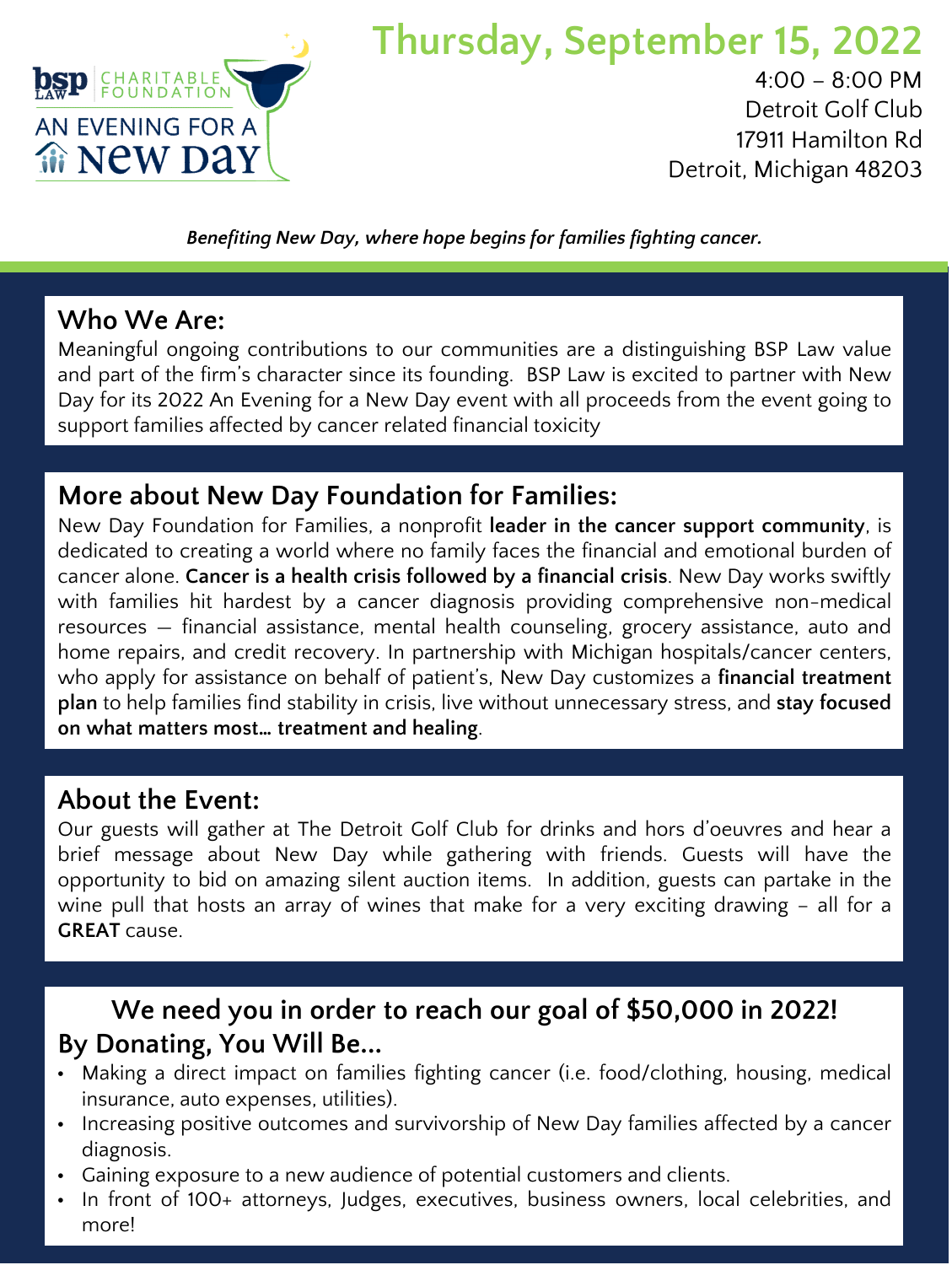Thursday, September 15, 2022, 4:00 – 8:00 PM Detroit Golf Club



# **Sponsorship and Participation Opportunities**

# **Title Sponsor - \$10,000**

### **(One Available)**

- Pays household expenses for up to 15 families
- 10 tickets to the event
- Title sponsor
- Presentation of awards during program
- Recognition at reception
- Prominent logo placement on on-site signage
- Logo prominently placed on all advertising materials
- Social media and website recognition
- Branded giveaway
- Corporate brochures on display

### **Platinum Sponsor - \$7,500**

#### **(Two Available)**

- Pays household expenses for up to 10 families
- 8 tickets to the event
- Exclusive sponsor of one of the following:
	- Valet Parking
	- **B** Putting Green
- Recognition at the reception
- Prominent logo placement on on-site signage
- Logo prominently placed on all advertising materials
- Social media and website recognition
- Branded giveaway

# **Gold Sponsor - \$5,000**

### **(Five Available)**

- Provides food & fuel assistance for 50 families
- 6 tickets to the event
- Exclusive sponsor of one of the following: **B**-Primary Bar
	- Attendee Nametags
	- □ Cigar Selection Station
	- **B** Acoustic Trio Entertainment
	- **B** Silent Auction
- Recognition at the reception
- Prominent logo placement on on-site signage
- Logo prominently placed on all advertising materials
- Social media and website recognition

# **Silver Sponsor - \$2,500**

- Pays household expenses for up to 5 families
- 4 tickets to the event
- Prominent logo placement on on-site signage
- Logo placed on all advertising materials
- Social media and website recognition

### **Bronze Sponsor - \$1,000**

- Pays 3 months of bills for a single mom who lost income while caring for her sick child
- 2 tickets to the event
- Logo placed on all advertising materials
- Social media and website recognition

# **Individual Ticket - \$300**